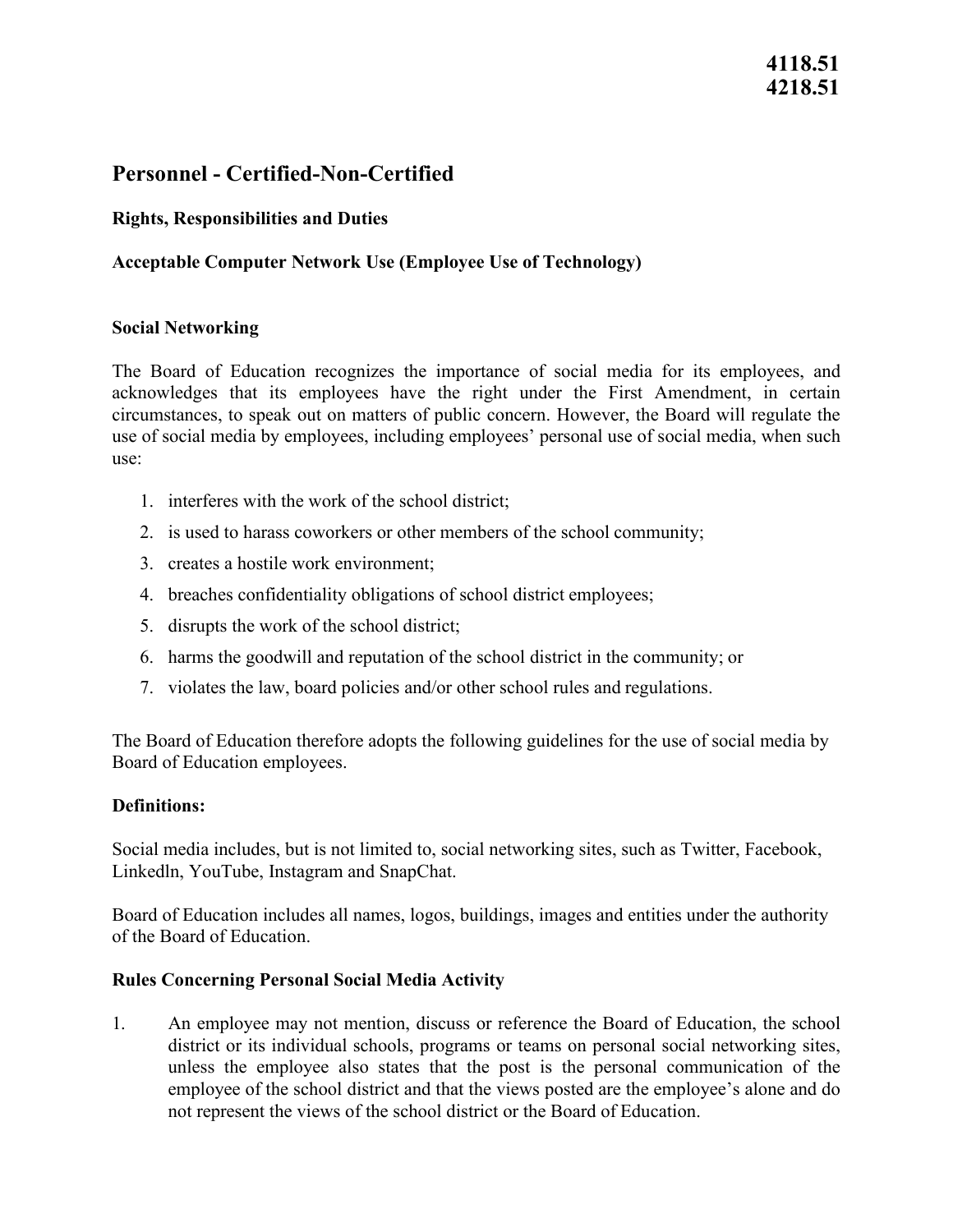# **Personnel - Certified-Non-Certified**

## **Rights, Responsibilities and Duties**

## **Acceptable Computer Network Use (Employee Use of Technology)**

### **Social Networking**

### **Definitions** (continued)

- protections pertaining to same. 2. Employees must refrain from mentioning other Board of Education employees or other members of the school community (e.g., parents or others) on personal social networking sites, without such individuals' express consent unless the employee is addressing an issue of public concern and the employee's speech falls under applicable constitutional
- parents, and colleagues. For example, it is not appropriate for a teacher or administrator unrelated to school. 3. Employees are required to maintain appropriate professional boundaries with students, to "follow" a student or his/her parent or guardian or otherwise establish special relationships with selected students through personal social media, and it is not appropriate for an employee to give students or parents access to personal postings
- 4. Unless given written consent, employees may not use the Board of Education's logo or trademarks on their personal posts. Please note that this prohibition extends to the use of logos or trademarks associated with individual schools, programs or teams of the school district.
- 5. Employees are required to use appropriately respectful speech in their personal social media posts; and to refrain from harassing, defamatory, abusive, discriminatory, threatening or other inappropriate communications. Such posts reflect poorly on the school district's reputation, can affect the educational process and may substantially and materially interfere with an employee's ability to fulfill his/her professional responsibilities.
- the scope of employment, employees may be personally liable for such claims. 6. Employees are individually responsible for their personal posts on social media. Employees may be sued by other employees, parents or others, and any individual that views an employee's social media posts as defamatory, pornographic, proprietary, harassing, libelous or creating a hostile work environment. As such activities are outside
- may not interfere with an employee's duties at work. 7. Employees are required to comply with all Board of Education policies and procedures with respect to the use of computer equipment, networks or electronic devices when accessing social media sites. Any access to personal social media activities while on school property or using school district equipment must comply with those policies, and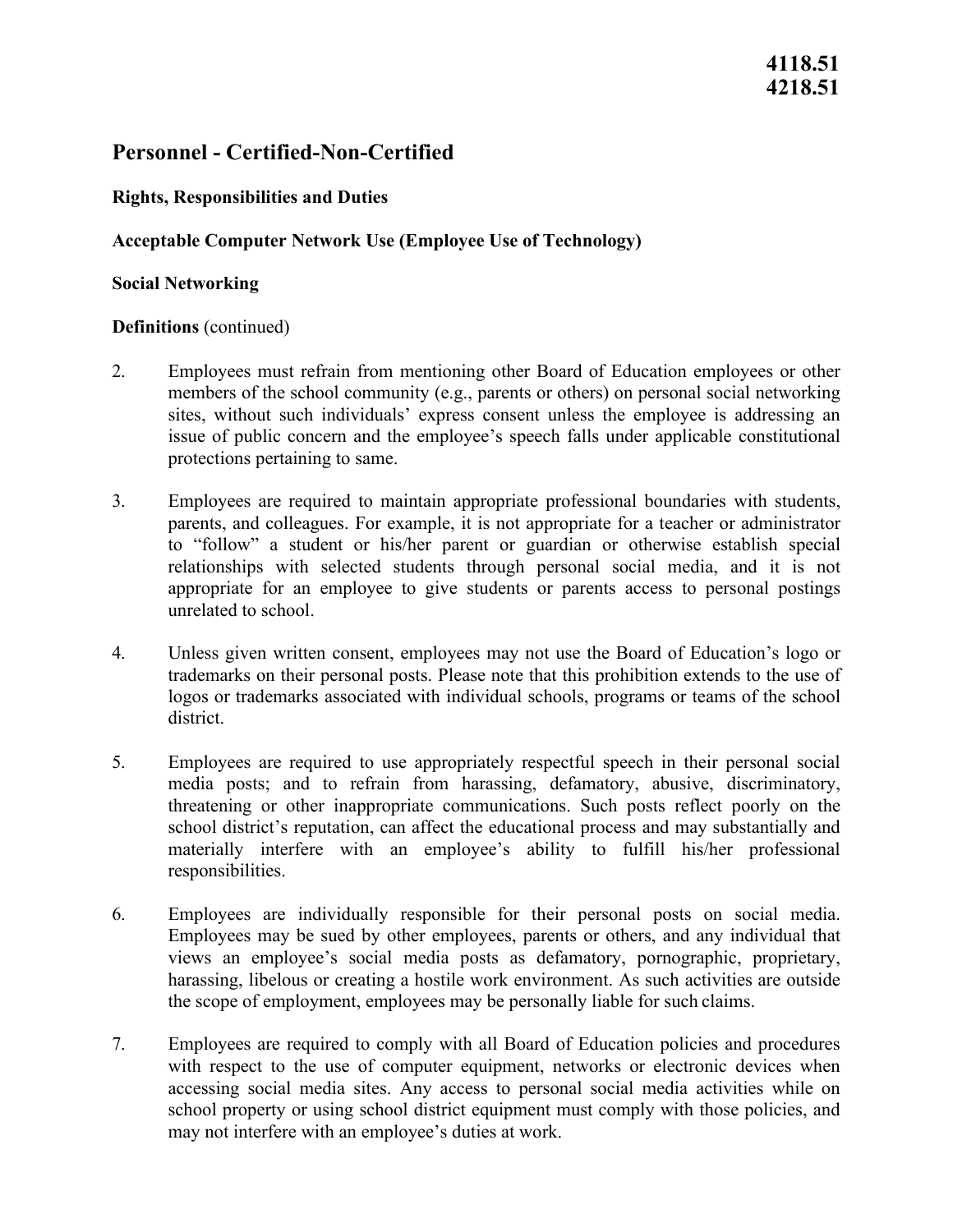# **Personnel - Certified-Non-Certified**

## **Rights, Responsibilities and Duties**

## **Acceptable Computer Network Use (Employee Use of Technology)**

### **Social Networking**

### **Definitions** (continued)

- 8. The Board of Education reserves the right to monitor all employee use of district computers and other electronic devices, including employee blogging and social networking activity. An employee should have no expectation of personal privacy in any personal communication or post made through social media while using computers, cellular telephones or other electronic data devices that are the property of the school district.
- concerning confidentiality, including the confidentiality of student information. If an the post. 9. All posts on personal social media must comply with the Board of Education's policies employee is unsure about the confidential nature of information the employee is considering posting, the employee shall consult with his/her supervisor prior to making
- permission of his/her supervisor. 10. An employee may not link a personal social media site or webpage to the Board of Education's website or the websites of individual schools, programs or teams; or post Board of Education material on a social media site or webpage without written
- code of conduct, and protecting confidential information. 11. All Board of Education policies that regulate off-duty conduct apply to social media activity including, but not limited to, policies related to public trust, illegal harassment,

### **Rules Concerning District-Sponsored Social Media Activity**

- and obtain the permission of his/her supervisor prior to setting up the site. 1. If an employee seeks to host or use social media sites as an educational tool or in relation to extracurricular activities or programs of the school district, the employee must seek
- meetings, activities, games, responsibilities, announcements etc., for a school-based club also comply with the following rules: 2. If an employee wishes to use Facebook or other similar social media site to communicate or a school-based activity or an official school-based organization, the employee must
	- The employee must set up the club, etc. as a group list which will be "closed and" moderated."
	- Members will not be established as "friends," but as members of the group list.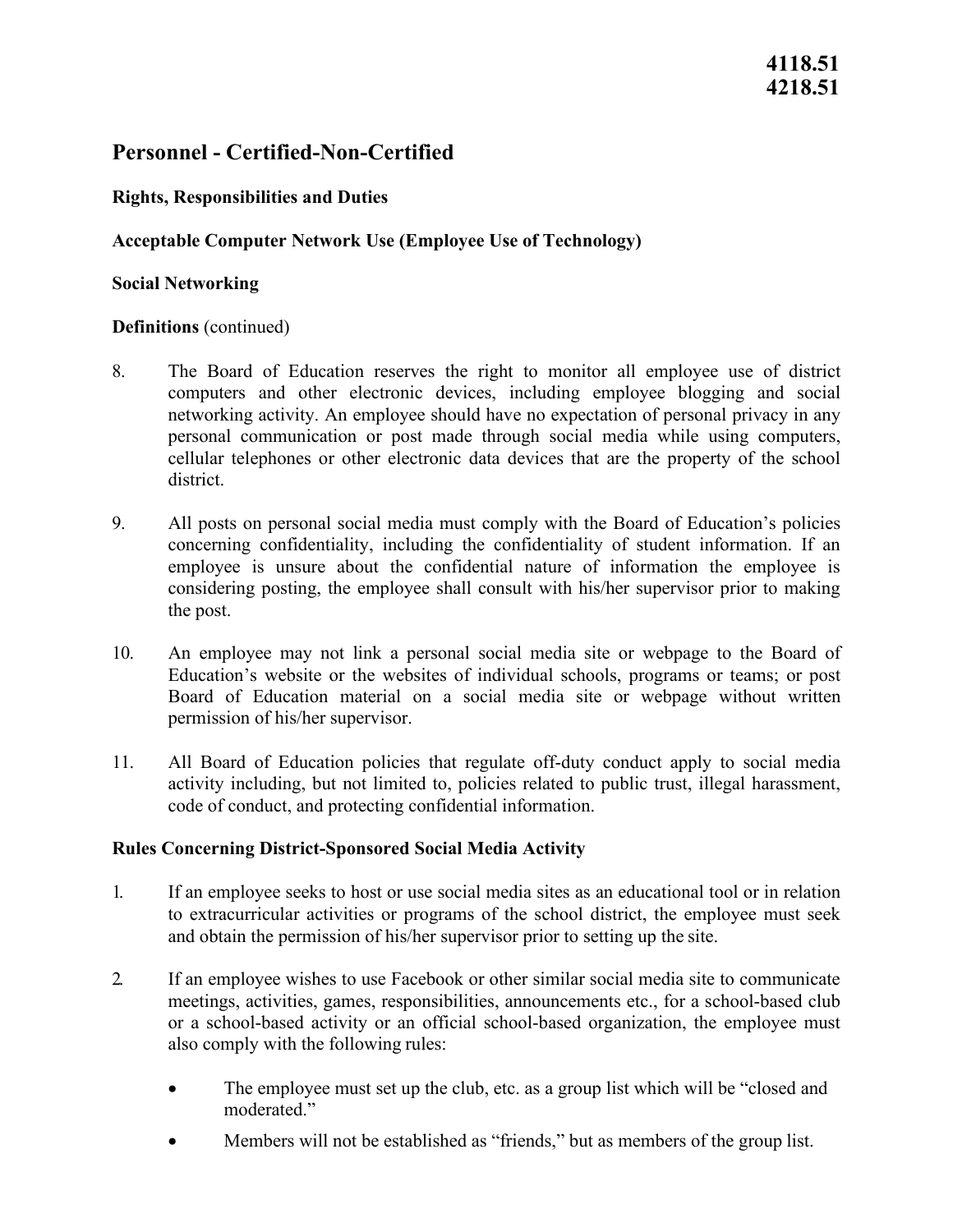# **4118.51 4218.51**

# **Personnel - Certified-Non-Certified**

## **Rights, Responsibilities and Duties**

## **Acceptable Computer Network Use (Employee Use of Technology)**

### **Social Networking**

### **Rules Concerning District-Sponsored Social Media Activity** (continued)

- supervisor). Persons desiring to access the page may join only after the employee invites them and allows them to join. • Anyone who has access to the communications conveyed through the site may only gain access by the permission of the employee (e.g. teacher, administrator or
- Parents shall be permitted to access any site that their child has been invited to join.
- club, activity, organization or team. • Access to the site may only be permitted for educational purposes related to the
- The employee responsible for the site will monitor it regularly.
- employee for a school-related purpose. • The employee's supervisor shall be permitted access to any site established by the
- Employees are required to maintain appropriate professional boundaries in the establishment and maintenance of all such district-sponsored social media activity.
- 3. Employees are required to use appropriately respectful speech in their social media posts on district-sponsored sites; and to refrain from harassing, defamatory, abusive, discriminatory, threatening or other inappropriate communications.
- devices when accessing district-sponsored social media sites. 4. Employees are required to comply with all Board of Education policies and procedures and all applicable laws with respect to the use of computer equipment, networks or
- telephones or other data devices that are the property of the school district. 5. The Board of Education reserves the right to monitor all employee use of district computers and other electronic devices, including employee blogging and social networking activity. An employee should have no expectation of personal privacy in any communication or post made through social media while using computers, cellular
- considering posting, the employee shall consult with his/her supervisor prior to making the post. 6. All posts on district-sponsored social media must comply with the Board of Education's policies concerning confidentiality, including the confidentiality of student information. If an employee is unsure about the confidential nature of information the employee is